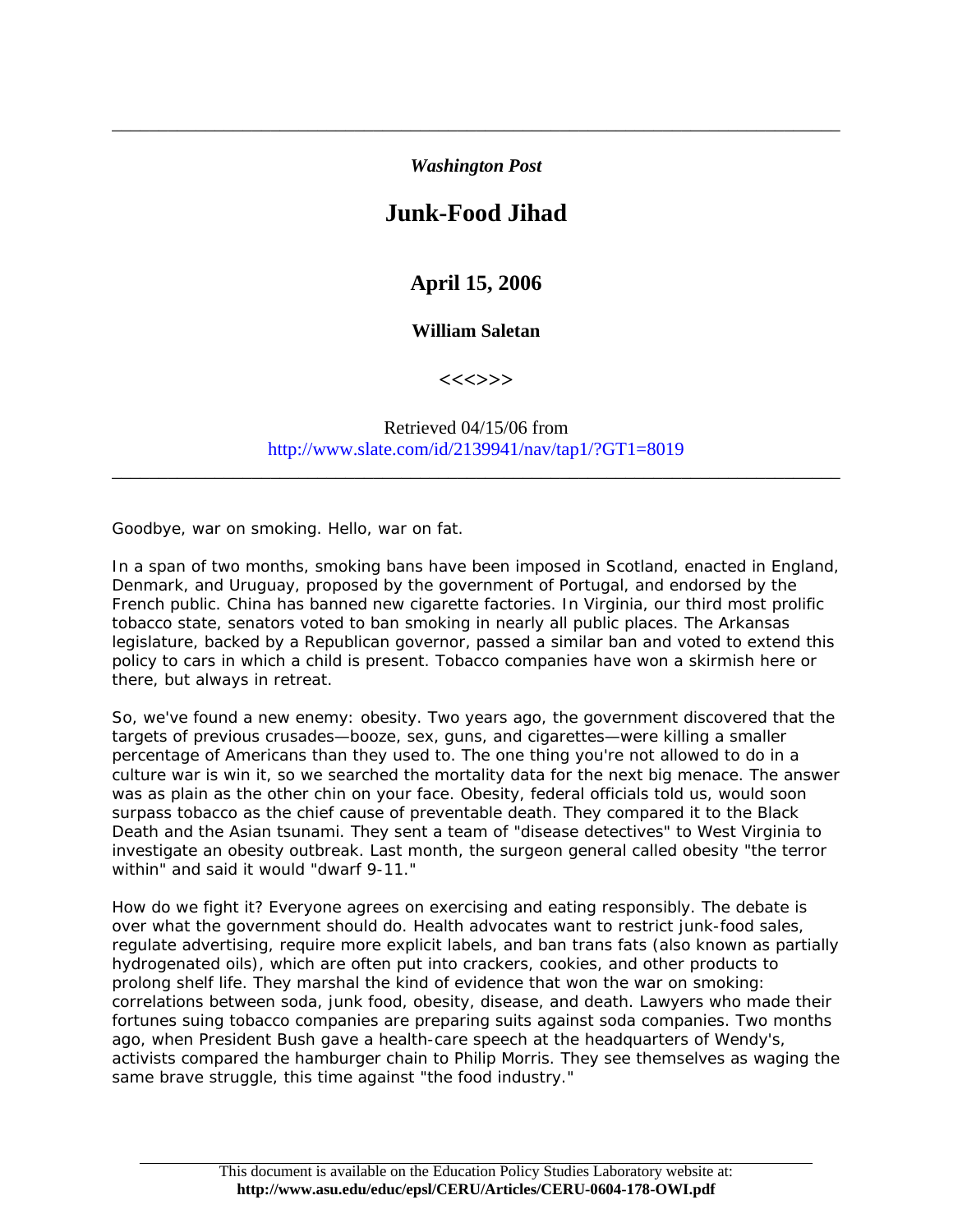But somehow, "the food industry" doesn't sound quite as evil as "the tobacco industry." Something about food—the fact that it keeps us alive, perhaps—makes its purveyors hard to hate. For that matter, the rationale for recent bans on smoking is the injustice of secondhand smoke, and there's no such thing as secondhand obesity. Last year, a Pew Research poll found that 74 percent of Americans viewed tobacco companies unfavorably, but only 39 percent viewed fast-food companies unfavorably. This week, a Pew survey found that more Americans blame obesity, especially their own, on lack of exercise and willpower than on "the kinds of foods marketed at restaurants and grocery stores."

These obstacles don't make the assault on junk food futile. But they do clarify how it will unfold. It will rely on three arguments: First, we should protect kids. Second, fat people are burdening the rest of us. Third, junk food isn't really food.

Targeting kids is a familiar way to impose morals without threatening liberties. You can have a beer or an abortion, but your daughter can't. The conservative aspect of this argument is that you're entitled, as a parent, to decide what your kids can do or buy. That's the pitch Sen. Tom Harkin, D-Iowa, made last week in a bill to crack down on junk food in schools. The liberal half of the argument is that kids are too young to make informed choices. In this case, it's true. Studies show that little kids ask for products they see on television; fail to distinguish ads from programs; and are heavily targeted by companies peddling candy, fast food, and sugared cereal.

This stage of the fat war will be a rout. In schools, the audience is young and captive, and the facts are appalling. According to a government report, 75 percent of high schools, 65 percent of middle schools, and 30 percent of elementary schools have contracts with "beverage"—i.e., soda—companies. The sodas are commonly sold through vending machines. The contracts stipulate how many thousands of cases each district has to buy, and they offer schools a bigger cut of the profits from soda than from juice or water. Soda companies, realizing they're going to lose this fight, are fleeing elementary schools and arguing that high-schoolers are old enough to choose. But health advocates refuse to draw such a line. They're not going to stop with kids.

To keep junk food away from adults, fat-fighters will have to explain why obesity is the government's business. Some say the government created the problem by subsidizing pork, sugar, cream, high-fructose corn syrup, and other crud. Harkin reasons that the government pays for school lunches and must protect this "investment." But their main argument is that obesity inflates health-care costs and hurts the economy through disability and lost productivity. Last month, former President Clinton, a confessed overeater, told the nation's governors that obesity has caused more than a quarter of the rise in health-care costs since 1987 and threatens our economic competitiveness. It's not our dependence on foreign oil that's killing us. It's our dependence on vegetable oil.

If the fat-fighters win that argument, they'll reach the final obstacle: the sanctity of food. Food is a basic need and a human right. Marlboros won't keep you alive on a desert island, but Fritos will. To lower junk food to the level of cigarettes, its opponents must persuade you that it isn't really food. They're certainly trying. Soda isn't sustenance, they argue; it's "liquid candy." Crackers aren't baked; they're "engineered," like illegal drugs, to addict people. Last year, New York City's health commissioner asked restaurants to stop using trans fats, which he likened to asbestos. But he ignored saturated fats, which are equally bad and more pervasive. Why are trans fats an easier whipping-cream boy? Because they're mostly artificial.